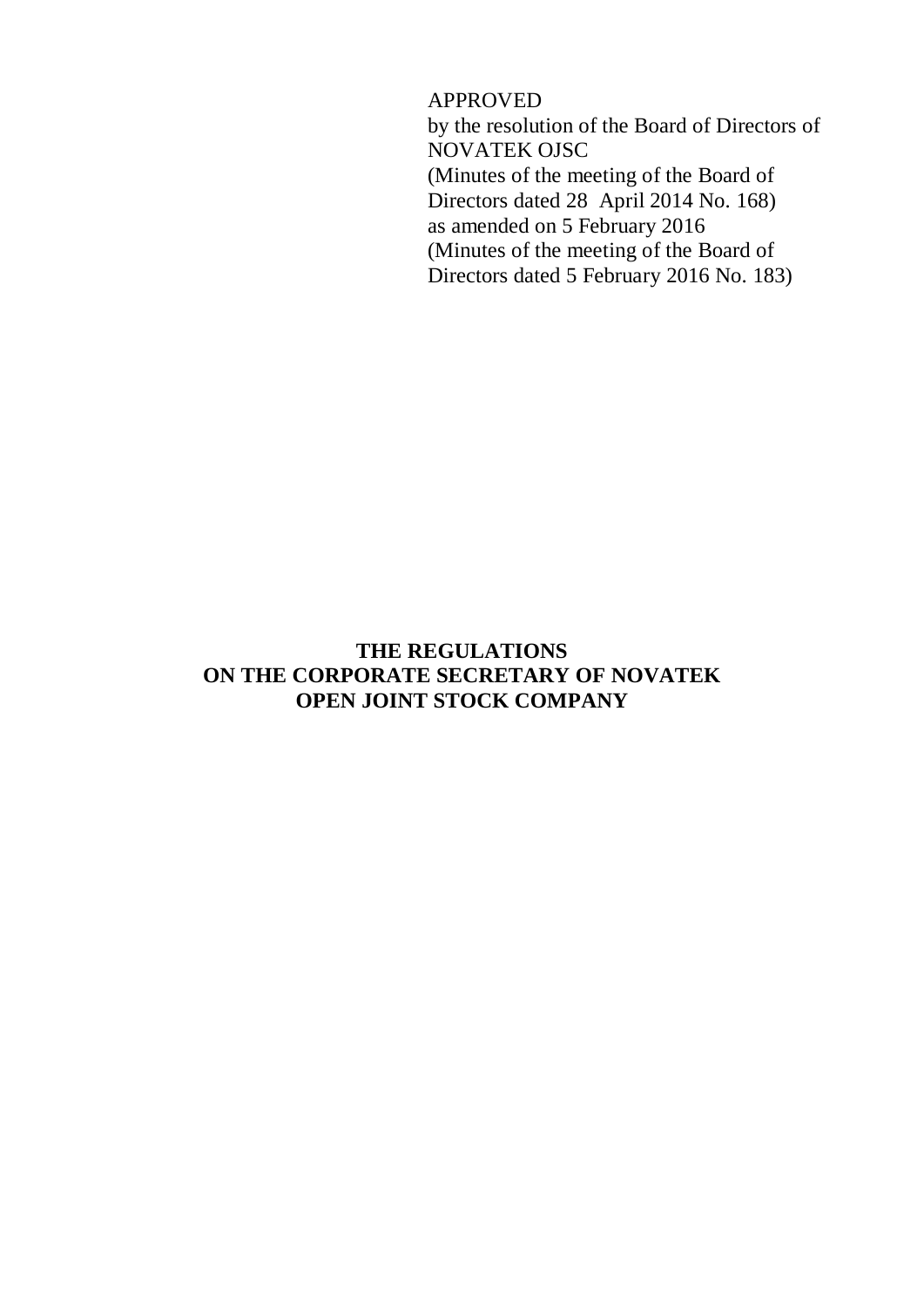# **Contents:**

| 5. Subordination of the Corporate Secretary and his/her relations with management bodies, |  |
|-------------------------------------------------------------------------------------------|--|
| 6. Conditions of and procedure for payment of compensation to the Corporate Secretary     |  |
|                                                                                           |  |
|                                                                                           |  |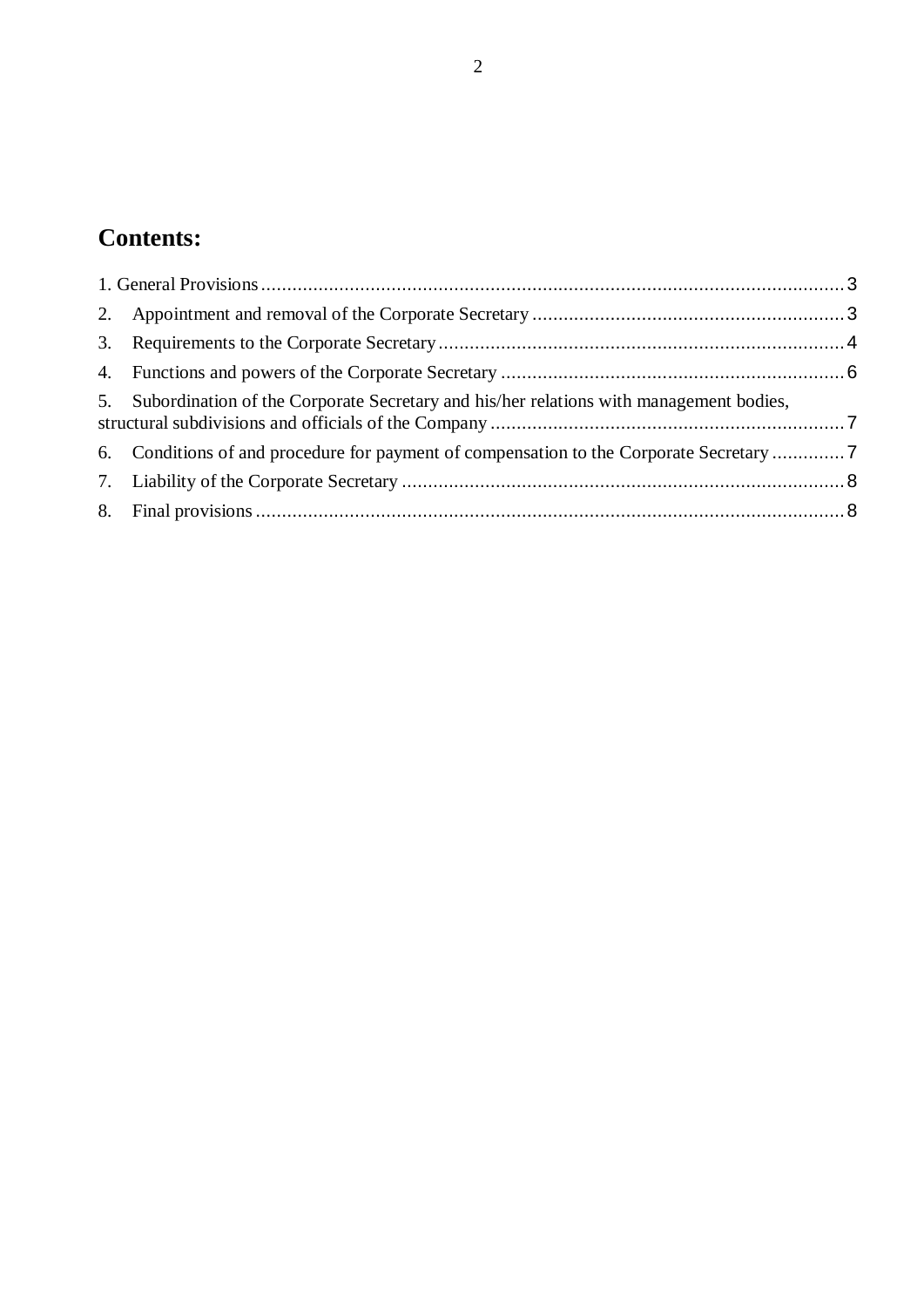#### **1. General Provisions**

<span id="page-2-0"></span>1.1. These Regulations on the Corporate Secretary of NOVATEK Open Joint Stock Company (hereinafter referred to as the "Regulations") have been prepared in accordance with the Civil Code of the Russian Federation, Federal Law dated the 26<sup>th</sup> of December 1995 No.208-FZ "On Joint Stock Companies", other regulations of the Russian Federation, the Charter of NOVATEK OJSC, the Regulations on the general meeting of shareholders of NOVATEK OJSC, the Regulations on the Board of Directors of NOVATEK OJSC, taking into account provisions of the Code of Corporate Governance recommended for application by the Central Bank of the Russian Federation and listing rules of stock exchanges where securities of the Company are listed.

1.2. The Regulations represent an internal document of NOVATEK OJSC (hereinafter referred to as the "Company") determining the status, functions and powers, rights and duties of the Corporate Secretary of the Company (hereinafter referred to as the "Corporate Secretary"), requirements to the candidature for the position of the Corporate Secretary and the procedure for his/her appointment and removal.

1.3. The Corporate Secretary shall be an official of the Company ensuring compliance of the Company with the applicable law, the Charter and internal documents of the Company guaranteeing exercise of rights and legal interests of shareholders.

1.4. The work of the Corporate Secretary shall be aimed at improvement of efficiency of management of the Company's development pursuing the interests of its shareholders, improvement of investment attractiveness of the Company and increase of its capitalization.

1.5. The Corporate Secretary shall act in accordance with norms of laws of the Russian Federation, the Charter of the Company, Regulations, local legal acts of the Company and resolutions of the general meeting of shareholders and the Board of Directors of the Company (hereinafter referred to as the "Board of Directors").

#### **2. Appointment and removal of the Corporate Secretary**

<span id="page-2-1"></span>2.1. The Corporate Secretary shall be appointed and removed by the Chairman of the Management Board of NOVATEK OJSC (hereinafter referred to as the "Chairman of the Management Board") or other authorized person, on the basis of the resolution of the Board of Directors on election of the Corporate Secretary.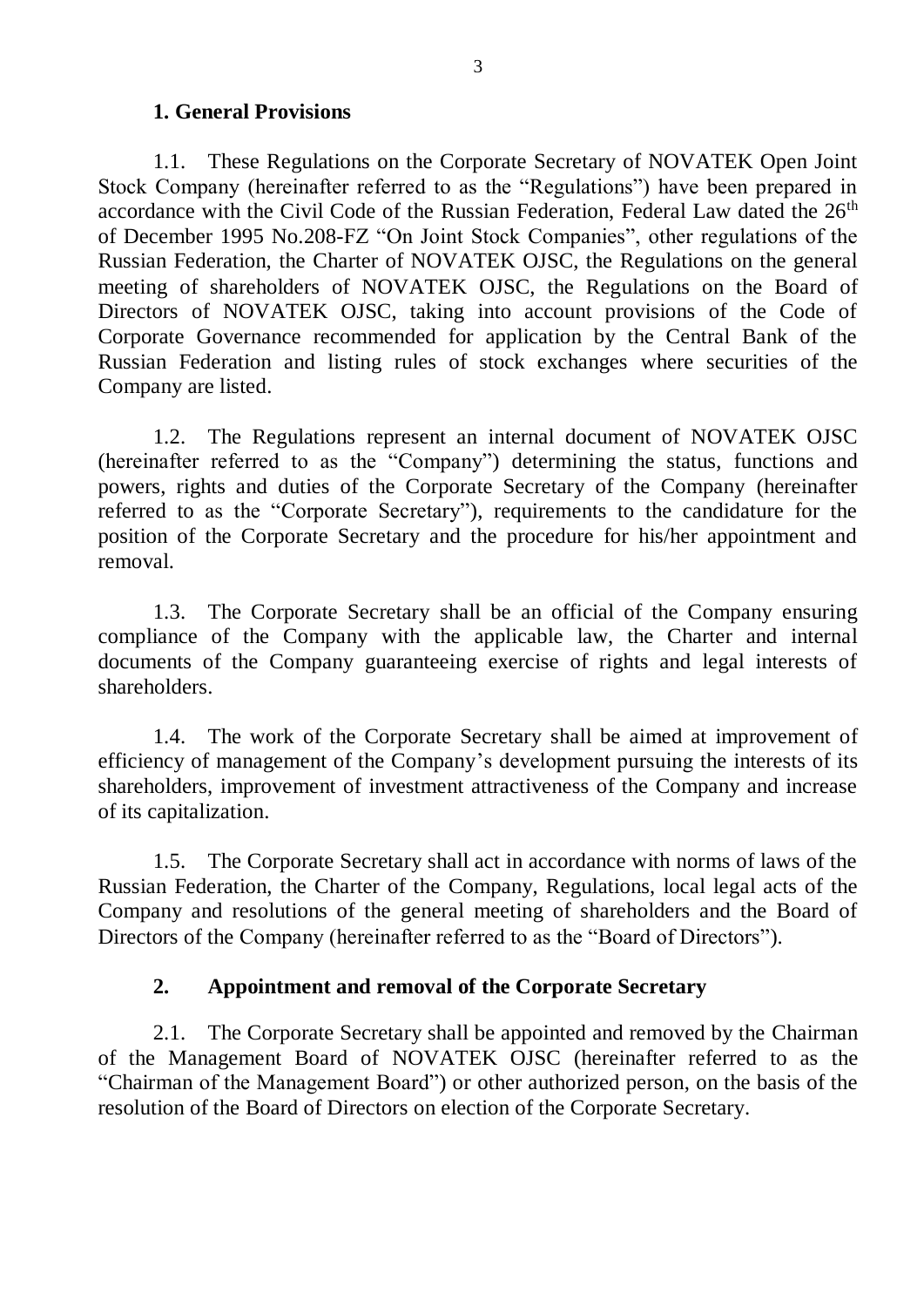<span id="page-3-1"></span>2.2. The position of the Corporate Secretary shall be electable and provide for accomplishment of the job function by the Corporate Secretary. The term of powers of the Corporate Secretary shall be five years.

2.3. The decision on election (appointment) of the Corporate Secretary shall be taken by the Board of Directors, upon proposal of the Chairman of the Board of Directors, by simple majority of votes of the total number of members of the Board of **Directors** 

The decision on election (appointment) of the Corporate Secretary shall determine conditions of his/her compensation in accordance with section 6 of the Regulations.

2.4. On the basis of the decision of the Board of Directors, the Chairman of the Management Board (or other authorized person) shall execute an employment agreement with the Corporate Secretary for the term defined in clause [2.2](#page-3-1) of the Regulations.

2.5. The Board of Directors may take the decision on removal of the Corporate Secretary, by simple majority of votes of the total number of votes of Board members.

2.6. On the basis of the decision of the Board of Directors, the Chairman of the Management Board (or other authorized person) will terminate the employment agreement with the Corporate Secretary.

2.7. Powers of the Corporate Secretary may be early terminated in case of his/her dismissal from the Company at his/her initiative (at own desire) or due to circumstances beyond control of the parties.

In such a case, no decision of the Board of Directors on removal of the Corporate Secretary shall be required, and powers of the Corporate Secretary will be deemed terminated from the date of dismissal from the Company.

2.8. In case of temporary absence of the Corporate Secretary for longer than one month, the Board of Directors may appoint other person as the Corporate Secretary for the period until the absent Corporate Secretary returns back to work.

2.9. Subject to the consent of the Board of Directors, the Corporate Secretary may combine his/her job with another job at the Company.

2.10. The Corporate Secretary shall act ex officio as the Secretary of the general meeting of shareholders of the Company and the Secretary of committees of the Board of Directors.

# <span id="page-3-0"></span>**3. Requirements to the Corporate Secretary**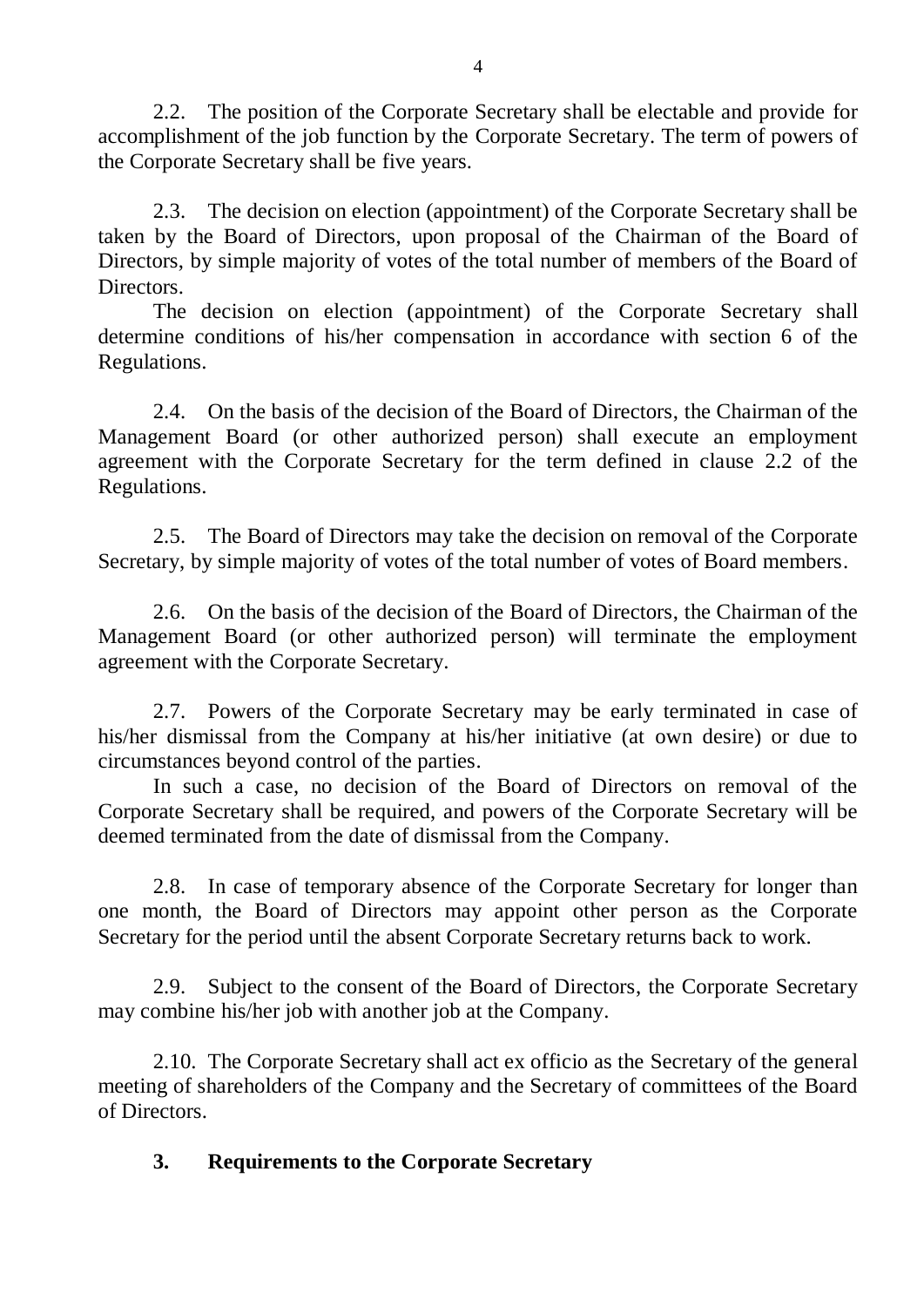3.1. The Corporate Secretary shall possess the knowledge required for accomplishment of his/her functions, and enjoy confidence of shareholders of the Company and members of the Board of Directors.

3.2. A person meeting the following requirements may be appointed the Corporate Secretary:

3.2.1. possession of higher professional (legal or economic) education;

3.2.2. special training in corporate management;

3.2.3. at least 3 years of experience in the area of corporate management including managing positions;

3.2.4. irreproachable business reputation;

3.2.5. absence of outstanding criminal record.

3.3. The Corporate Secretary shall know and be able to apply in his/her work:

3.3.1. the Civil Code of the Russian Federation, the Code of the Russian Federation on Administrative Offences, the Federal Law "On Joint Stock Companies", the Federal Law "On Securities Market", other regulations determining the rights of shareholders and governing the operations of corporate management bodies, the procedure for issue and circulation of securities;

3.3.2. the Charter and other documents regulating corporate relations at the Company;

3.3.3.functions of the Board of Directors and its bodies;

3.3.4. the procedure for preparation and rules for holding general meetings of shareholders and meetings of the Board of Directors as well as implementation of corporate management procedures;

3.3.5.rules for disclosure of information about the Company, operational proceedings of professional participants of the securities market (registrars, stock exchanges etc.);

3.3.6. basics of labor, administrative and tax laws, privatization laws; arbitration practice;

3.3.7. the Code of Corporate Conduct; the Code of Business Ethics of NOVATEK OJSC, fundamentals of international corporate law;

3.3.8. regulatory documents reflecting national and foreign practice of corporate management;

3.3.9. procedures for settlement of corporate conflicts;

3.3.10. methods and means of collection, processing and transmission of information;

3.3.11. electronic document flow systems and software used by the Company;

3.3.12. internal labor rules applicable at the Company; labor protection rules and norms of labor safety;

3.3.13. methodological and regulatory documents on technical protection of information; information technologies, procedure for and rules of use of information systems;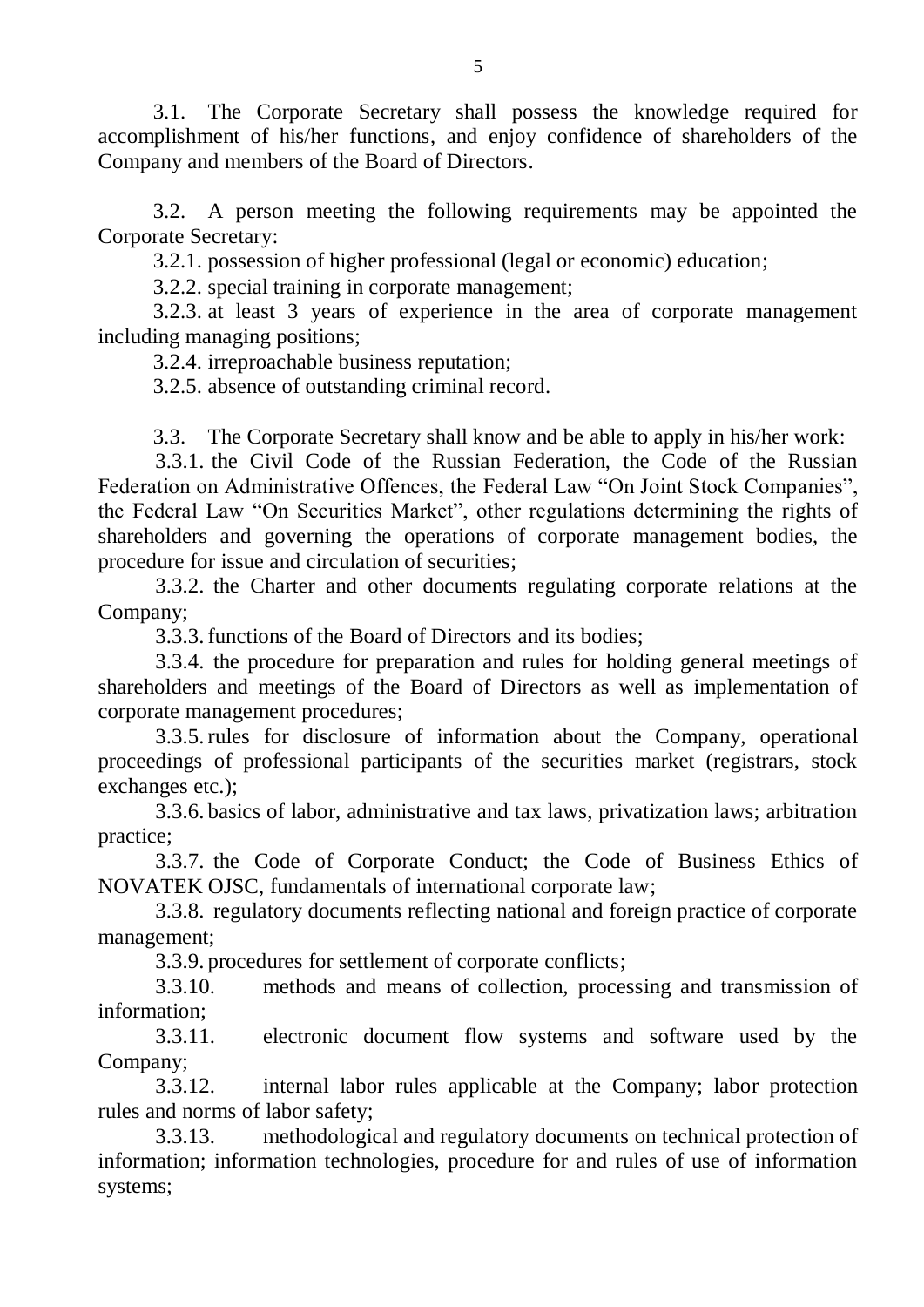3.3.14. negotiation organization and proceedings;

3.3.15. ethical norms and rules, moral ethical standards of corporate conduct.

# <span id="page-5-0"></span>**4. Functions and powers of the Corporate Secretary**

<span id="page-5-1"></span>4.1. The functions of the Corporate Secretary shall be as follows:

4.1.1. participation in organization of preparation and holding general meetings of shareholders of the Company;

4.1.2. procurement of work of the Board of Directors and committees of the Board of Directors;

4.1.3. participation in implementation of the Company's policy for disclosure of information and procurement of storage of corporate documents of the Company;

4.1.4. procurement of interaction between the Company and its shareholders, and participation in prevention of corporate conflicts;

4.1.5. procurement of the Company's interaction with regulatory bodies, trade arrangers, the registrar, and other professional participants of the securities market, within the powers of the Corporate Secretary;

4.1.6. procurement of implementation of procedures for exercise of rights and legal interests of shareholders determined by laws and internal documents of the Company, and control of fulfillment thereof;

4.1.7. immediate informing of the Board of Directors of all revealed violations of laws and provisions of internal documents of the Company to be fulfilled by the Corporate Secretary;

4.1.8. participation in improvement of the system and practice of corporate management of the Company.

4.2. For the purpose of accomplishment of his/her functions, the Corporate Secretary shall be provided with the following powers:

4.2.1. The Corporate Secretary may request, and officials and managers of structural subdivisions of the Company shall provide to him/her, the information (materials) required for accomplishment of functions of the Corporate Secretary, subject to restrictions determined in regulatory acts of the Russian Federation, the Charter and local regulations of the Company.

4.2.2. The Corporate Secretary may request, and officials and managers of structural subdivisions of the Company shall provide to him/her, a report on the progress of implementation of resolutions of the general meeting of shareholders of the Company and the Board of Directors and, if necessary, give explanations on the reasons for non-fulfillment of such resolutions.

4.2.3. By order of the Chairman of the Board of Directors the Corporate Secretary may organize preparation by structural subdivisions of the Company of materials to be considered and/or approved by the general meeting of shareholders, the Board of Directors, committees of the Company in accordance with requirements of laws of the Russian Federation, the Charter and local regulations of the Company.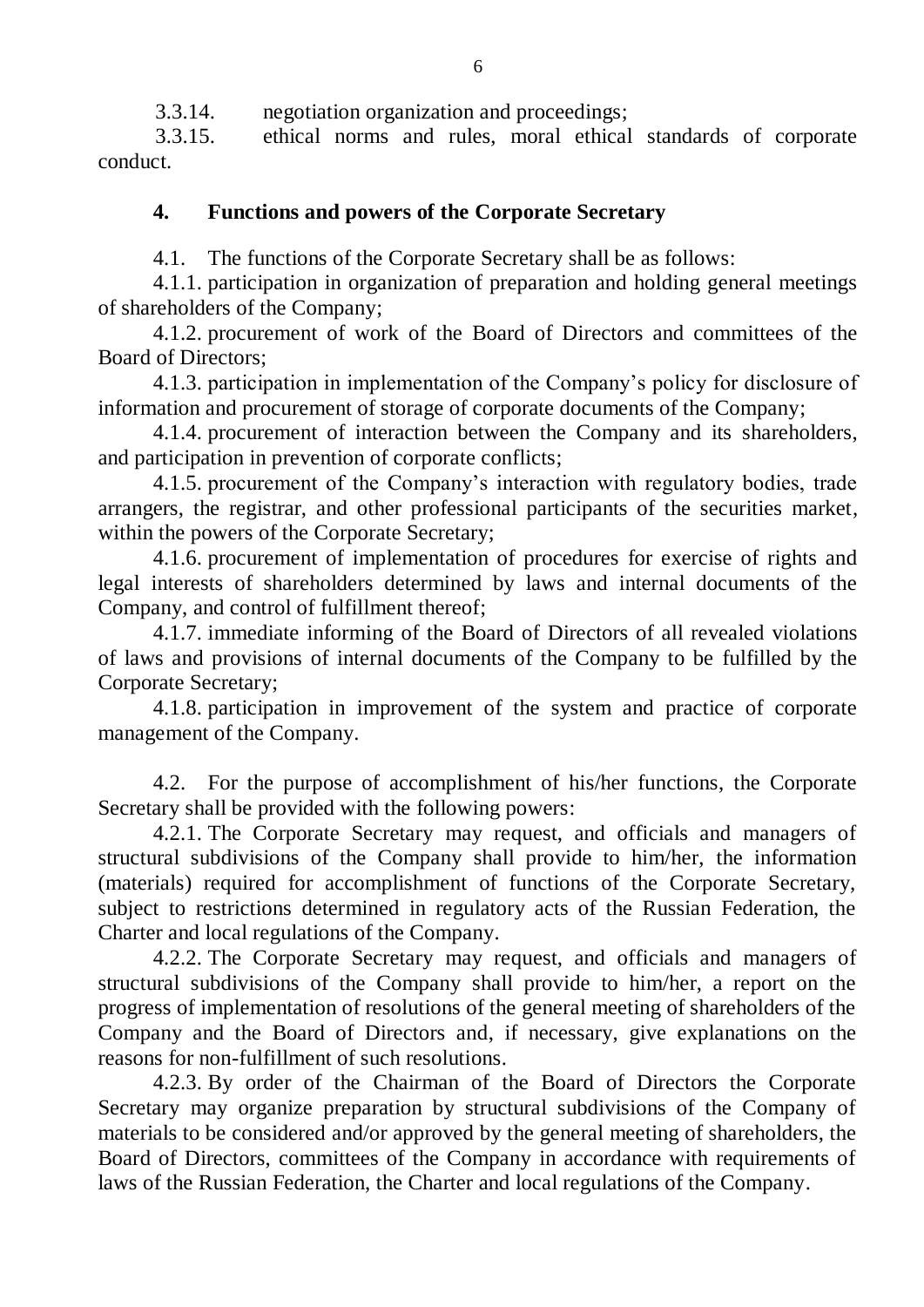4.2.4. The Corporate Secretary shall have the right to initiate development and implementation of regulations and procedures for improvement of corporate management at the Company, improvement of efficiency of interaction between management bodies of the Company.

4.2.5. The Corporate Secretary may require that officials and employees of the Company observe the Charter and internal documents of the Company.

4.2.6. The Corporate Secretary shall interact with the Chairman of the Board of Directors, chairpersons of the Board committees, and members of the Board of Directors.

## <span id="page-6-0"></span>**5. Subordination of the Corporate Secretary and his/her relations with management bodies, structural subdivisions and officials of the Company**

5.1. The Corporate Secretary shall be subordinated to the Board of Directors, and functionally subordinated (to the extent of his/her functions as per clause [4.1](#page-5-1) of the Regulations) to the Chairman of the Board of Directors.

From the administrative point of view (to the extent of observance of labor discipline) the Corporate Secretary as an employee of the Company shall be directly subordinated to the Chairman of the Management Board.

5.2. The Corporate Secretary shall work in close cooperation with executive bodies and other officials of the Company as well as all structural subdivisions of the Company.

5.3. The Corporate Secretary shall provide executive bodies and other officials of the Company with consultations and explanations on the matters within his/her competence.

# <span id="page-6-1"></span>**6. Conditions of and procedure for payment of compensation to the Corporate Secretary**

6.1. For performing his/her functions the Corporate Secretary shall receive remuneration (salary), the amount of which shall be determined by the Board of **Directors** 

Bonuses shall be paid to the Corporate Secretary based on his/her performance results in the  $1<sup>st</sup>$  and  $2<sup>nd</sup>$  half-year periods in the amount of 50 percent of the total remuneration received by the Corporate Secretary in the reporting period. The amount of bonus payable to the Corporate Secretary shall be established by resolution of the Board of Directors based on assessment of the Corporate Secretary's performance results.

The Regulations on labor remuneration and incentives for employees of NOVATEK OJSC shall not apply to the Corporate Secretary, to the extent of establishment and change of the official salary (except the change of official salary